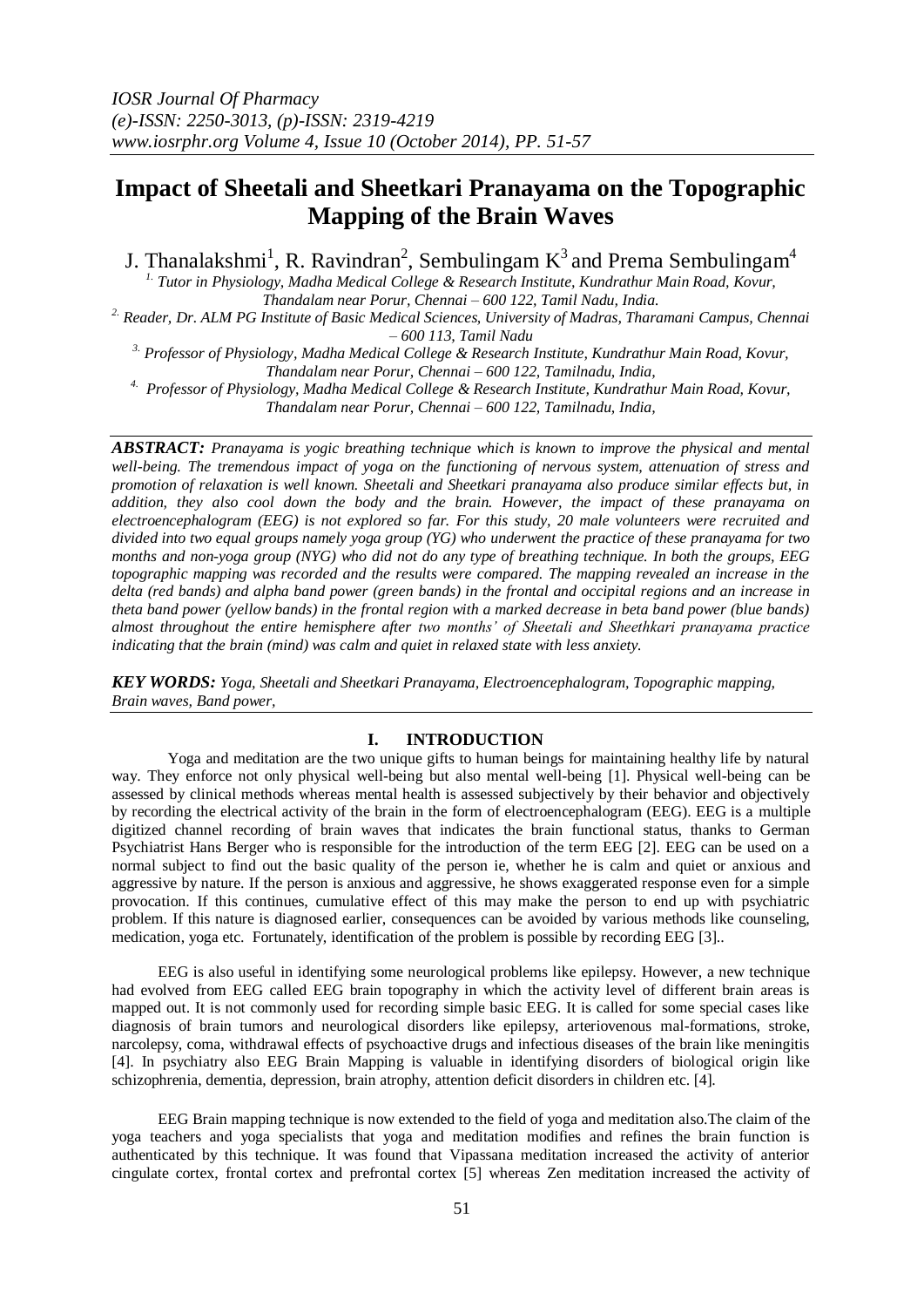cingulate cortex and frontal cortex [6]. Chiesa and Seretti were also of the same opinion after reviewing many articles but wanted these facts to be proved by further analysis [7]. Lutz *et al* were also in accordance with this fact but they found it in the emotion-based "compassion meditation" brain where heightened activity was noticed not only in cingulate gyrus but also in amygdala, tempero-pareital junction and right posterior superior temporal sulcus [8].

Practice of yoga has tremendous impact on the functioning of nervous system; it attenuates stress by promoting relaxation and increases the cognitive abilities like attention [9]. Pranayama is a part of yoga concerned with breathing technique. It claims to eliminate toxins from the body and maintain good health [10]. There are different types of Pranayama like Ujjai, Vastrika, Vibhagha, Nadi Sodhana, Nadi shuddi, Savithiri, Kapalabhati, Pranakarshan, Sheetali and Sheetkari Pranayama [10]. The effect of Pranakarshan Pranayama on altering the EEG brain waves according to the level of consciousness of the subject were reported recently [11]. Bhramari Pranayama was found to produce high frequency biphasic paroxysmal gamma waves which might resemble epileptic recordings but examination of the brain functional status proved it to be non-epileptic [12]. Yoga nidra, another form of yoga was found to induce mental relaxation by reducing anxiety level which was indicated by the well-formed alpha waves [11, 13, 14]. However, to the best of our knowledge, the effect of Sheetali and Seetkari pranayama on EEG mapping is not explored so far. Hence this study was taken up.

## **II. MATERIALS AND METHODS**

20 male volunteers in the age group of 20-26 years were recruited from in and around Tharamani area in Chennai. They were divided into two groups namely non-yoga group (NYG) and yoga group (YG). YG subjects were recruited from the Government Yoga and Naturopathy Medical College in Arumbakkam at Chennai. NYG subjects were recruited from the student population of Institute of Basic Medical Sciences (IBMS), Tharamani in Chennai. All the participants were non-athletic, non-exercising and non-yogic subjects. All were normal healthy subjects without any history of allergic disorders, respiratory disorders, systemic diseases, cardiovascular diseases and neurological disorders. None of them were under any kind of medication. Ethical clearance was obtained from the institutional ethical committee. Informed consent was obtained from each subject after explaining the procedure and giving the assurance that they could withdraw from the study whenever they wanted.

 YG was asked to assemble in the Department of Physiology at the IBMS. A brief introduction was given to them about Sheetali and Sheetkari pranayama and the procedure to perform them was demonstrated by Dr. K. Kanimozhi, the trained yoga teacher. They were asked to do these two pranayama in front of the instructor to make sure whether the participants learnt the procedure properly. Then they were instructed to practice these twice in a day, morning and evening, for two months. Periodically they were supervised by Dr. K. Kanimozhi and Dr. Mahesh Kumar (yoga practitioner in IBMS) to ensure the validity of the practice. After two months, the subjects were instructed to report in the Research Laboratory in the Department of Physiology and EEG recording was done. NYG was instructed to report in the same laboratory and EEG was recorded for them also.

### **Procedure for Pranayama**

**Getting ready for Pranayama :** Participants were instructed to sit in padmasana position (cross-legged on the floor with the feet on the thighs and the soles facing upwards) with relaxed body and erect spine. The hands were to be kept on the knees in Gyan Mudra Posture (the tips of the index fingers to be joined to the tips of the thumbs while keeping the other fingers extended and loose). Eyes were to be closed gently. Body and the mind were to be relaxed for 2 minutes (min) followed by 3 min of normal breathing before starting the procedure.

#### **Sheetali pranayama (Fig 1)**

- The participants were asked to extend the tongue outside the mouth as far as possible without strain and roll the sides of the tongue up so that it would form a tube. They were instructed to inhale through the tube for 4 seconds (sec) with opened eyes. The inhalation was done with the hissing sound like.....c....c.....c and they were instructed to concentrate on the coolness developed on the tongue and roof of the mouth
- At the end of inhalation, the tongue was drawn in, mouth was closed and exhalation was done through the nose. They were asked to feel the coolness of the breath penetrating into the brain and spreading out into their entire nervous system.
- Initially inhalation was done for 4 sec and exhalation was done for 6 sec (4:6). Slowly with practice they were instructed to increase the counts to 4:8, or 5:10 or 6:12.
- This was continued for 5 minutes (min) which was considered as one round of Sheethali pranayama. This was followed by 1min rest.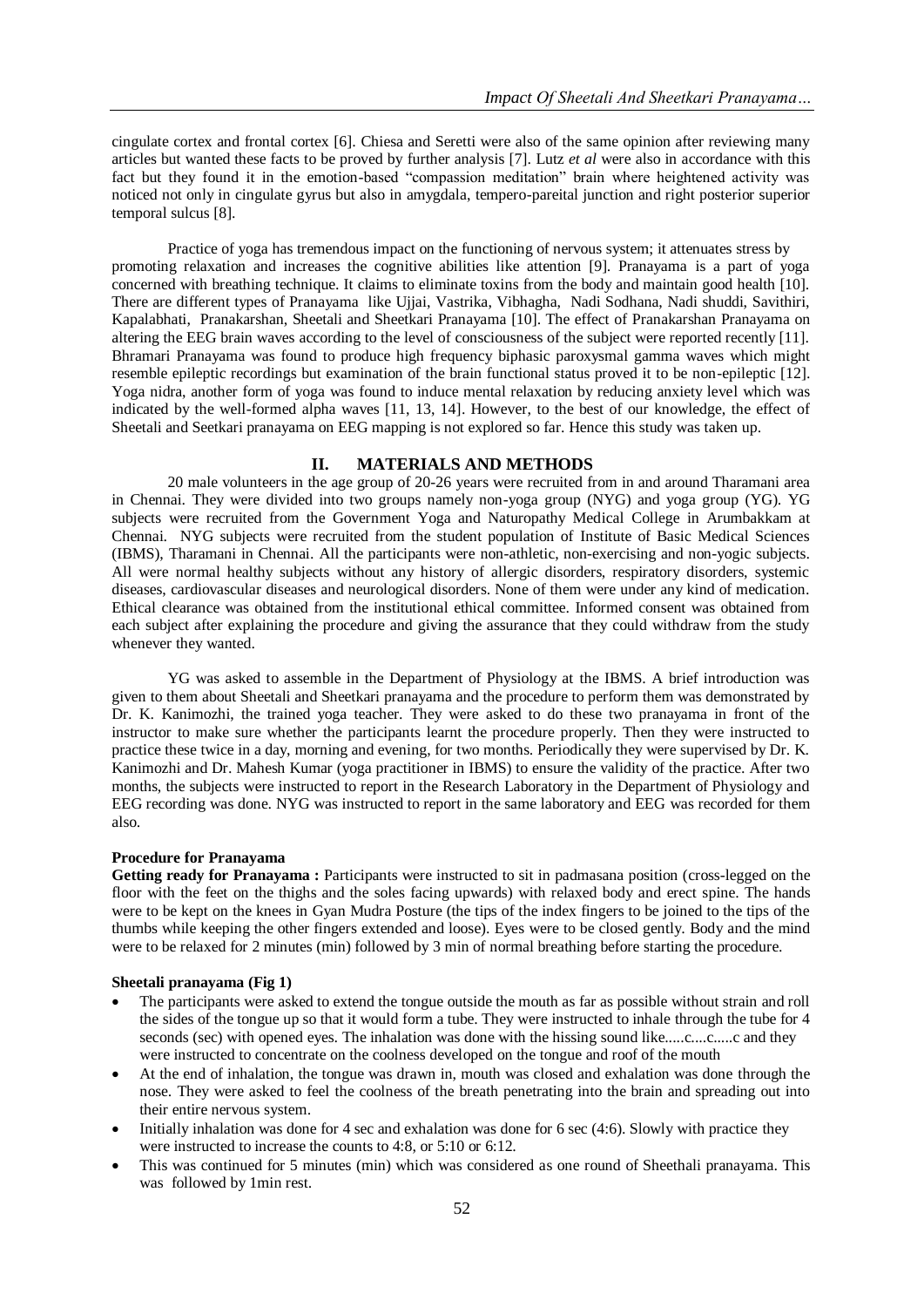This 5 min Sheetali pranayama with one min gap was repeated two more times and at the end of this, 3 min rest was followed. Altogether this one round was spanned for 20 min [15].

This was followed by Sheetkari pranayama.

## **Sheetkari pranayama**

Participants continued Sheetkari pranayama in the same posture with relaxed body and erect spine

- They were asked to open the lips and bring the teeth together lightly.
- They were instructed to take a long deep inhalation through the gap between the teeth.
- At the end of inhalation, the chin was lowered to the chest and the breath was held for 6 sec without making any impact on the quality and depth of the following exhalation.
- Then the chin was lifted up, the right nostril was closed with the right thumb and exhalation done slowly through the left nostril. This completed one round.
- This was repeated for three rounds in 20 min duration
- At the end, breathing was brought back to normal [15, 16]



Fig. 1. Performance of Sheetali Pranayama

#### **Recording of EEG:**

EEG was recorded by using Recorder Medicare System (RMS) - Model "Brain View Plus". The instrument was standardized and calibrated. The subjects were seated in a chair comfortably. Then, nineteen active electrodes viz, FP1, FP2, F7, F3, FZ, F4, F8, T3, C3, CZ, C4, T4, T5, P3, PZ, P4, T6, O1 and O2 were placed on the scalp and two inactive electrodes were placed on right and left ear lobes. The odd numbered recording electrodes were placed on the left side of the scalp while even numbered electrodes were placed on the right side of the scalp (Fig 2) in a fashion of geometrical array. Before the recording was started, the subjects were instructed to look straight in front of them, even with closed eyes and not to make any unnecessary movements to avoid artifact in the EEG signals.

#### **Data acquisition :**

The activity of the brain was recorded by special software inside the computerized apparatus on a color screen. The raw EEG signals were amplified and band pass filtered in the 0.5- 30Hz frequency range and digitized at a sampling rate of 128Hz. The impedance of the recording electrodes was maintained below 5KΩ. By visual inspection the presence of an adequate EEG signals was determined. Only artifact free 1 min EEG recordings were selected for the analysis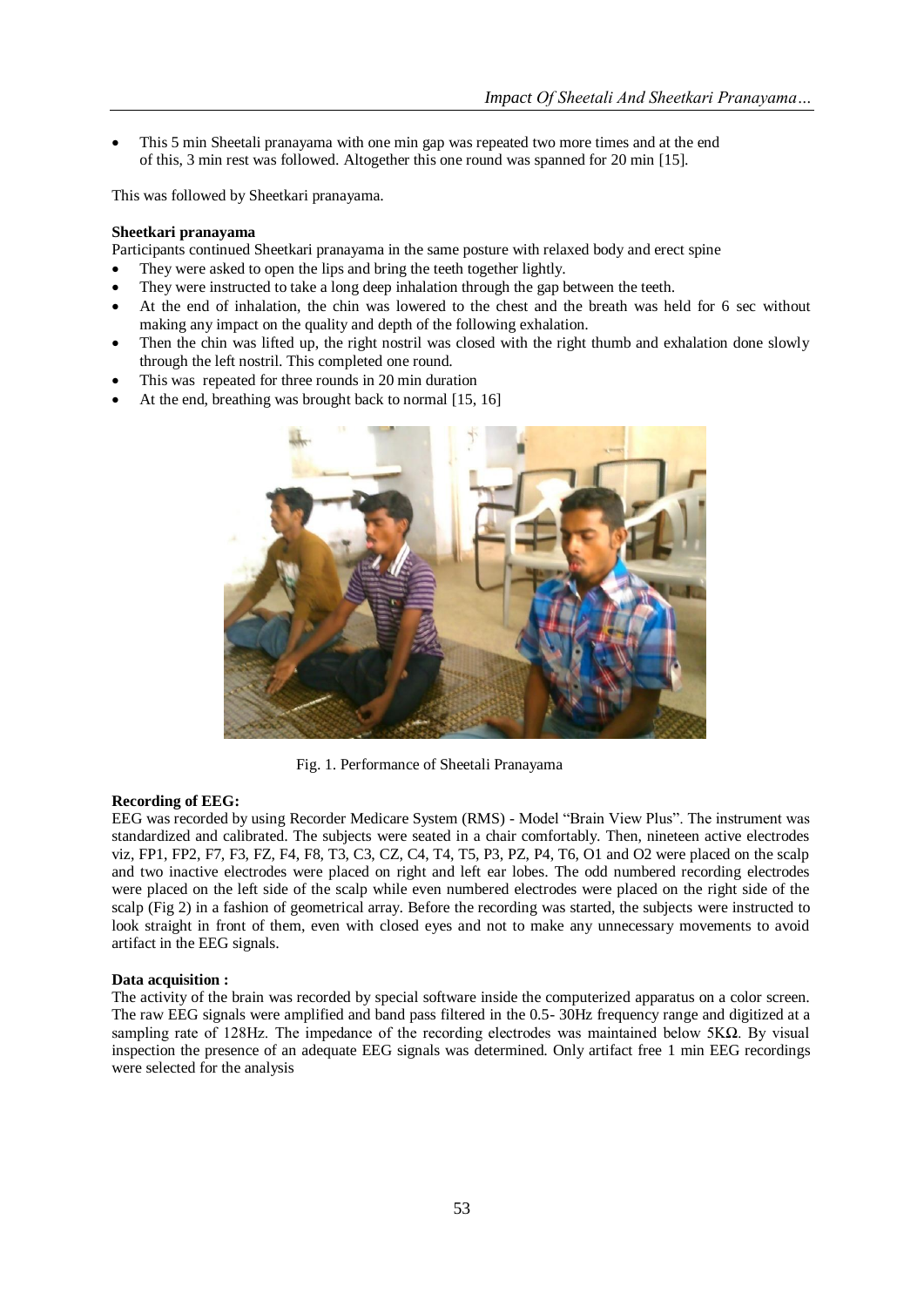

Fig 2. Placement of electrodes for recording EEG

## **III. RESULTS:**

**Analysis of EEG Mapping :** In the topographic recordings, the level of activity was shown by different color shades. Generally black and blue colors represent low EEG frequency band power and yellow and red color indicates the larger EEG frequency band power [3, 17].

**Yogic group:** In YG, EEG topographic study showed an increase in the delta (red bands) and alpha band power (green bands) in the frontal and occipital regions and an increase in theta band power (yellow bands) in the frontal region. There was a marked decrease in beta band power (blue bands) almost throughout the entire hemisphere (Fig 3)

**Non yogic group:** In NYG, there was no theta or alpha band power (absence of yellow and green bands) and few delta waves were seen in frontal, central, and occipital regions (red bands) (Fig 4).

## **IV. DISCUSSION**

Our results showed that practice of Sheetali and Sheetkari pranayama is beneficial to the body and mind as indicated by the notable decrease in beta band power and increase in the alpha, delta and theta band power. Normally, beta band power is prominently seen in a highly focused, agitated and attentive brain as in cases of problem solving or in fear, anxiety etc. whereas alpha and delta bands are mostly seen in calm and quiet brain [18]. These two types of pranayama are claimed to cool the body and counter-act the Pitta and body heat by regulating the body temperature and modifying the functions of important areas of the brain. They also reduce the mental and emotional excitation by promoting the free flow of prana through the body [19, 20].

 YG subjects in our study also showed a state of relaxation with decreased level of anxiety which was reflected by the presence of increased alpha band power and decreased beta band power. At the same time, their brains were deeply focused with higher level of mental consciousness as indicated by the increase in delta and theta band powers. This observation regarding the impact of Sheetali and Sheetkari Pranayama practice on topographic mapping of the brain is the first of its kind. There are reports in the literature regarding the impact of other types of pranayama on brain mapping: Vialatte *et al* found that Bhramari pranayama improvised the activity of the brain by producing "controlled high-frequency gamma waves" [12]; though gamma waves were concerned with epileptic episodes, the YG subjects of their study were normal ones without any symptom of epilepsy. Mangalteertham Sannyasi noticed that Yoga Nidra produced alpha dominance in the brain associated with mental relaxation [21]. In school children, a positive correlation was noticed between the long-time practice of Yoga Nidra and reduction in the stress and anxiety levels as revealed by the alpha level in EEG [13]. Barnwal Suresh Lal noticed increased alpha EEG in students who practiced *Nadi Sodhan Pranayama* [22]

According to Rachel Hanson, , pranayama increases both alpha and beta activity in the beginning of the practice, meaning that initially, it induces increased awareness and increased relaxation at a time.. Actually in day-to-day life, the beta activity decreases and alpha activity increases when the person is aware and awake with daily activity, and this pattern reverses when the person is relaxing and falling asleep. But pranayama increases both the types of brain activity, ie. making the person more alert and at the same time, more relaxed which is called as "ideal state of the mind" by Yogis [23]. Sheetali and Sheetkari Pranayama fall in this category giving all the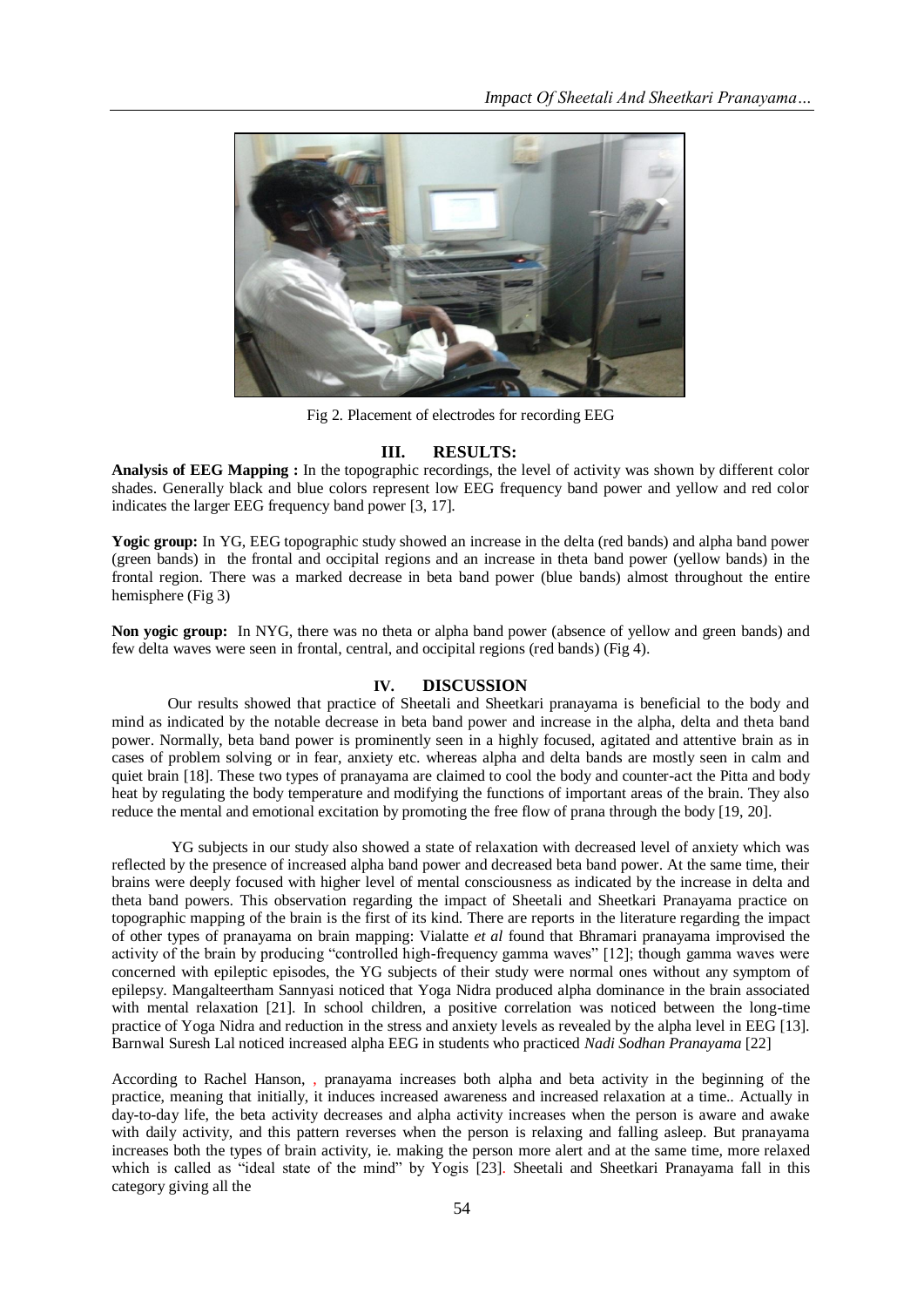

Fig. 3. Topographic mapping of brain activity in yoga subjects

primary advantages of deep breathing techniques like reducing the stress, controlling anger and irritation, combating restlessness and creating the feeling of tranquility and peace like any other type of pranayama as revealed by the topographic mapping of the brain activity. However, these two types of pranayama differ strikingly from other types in that they cool down the body and reduce the temperature of the brain as claimed by Swami Swatmaram. According to him, this cooling effect is the mechanism by which it decreases the bile, corrects the spleen disorders, controls hunger and thirst and calms down the entire nervous system [24]

Deboer and Tobler (1995) noticed that during sleep when the body temperature falls, slow frequency waves were produced and EEG theta frequency changes in parallel with euthermic brain temperature [25, 26]. Our results reaffirm these statements through the topographic mapping of the brain waves in YG, ie, Sheetali and Sheetkari pranayama produce slow frequency alpha, theta and delta waves which stand for calm and relaxed state.

## **V. CONCLUSION**

Practice of Sheetali and Sheetkari pranayama is good to the body and mind and this is revealed by the notable decrease in beta band power and increase in alpha, delta and theta band power in various areas of the brain. EEG analysis was done on various types of pranayama but to the best of our knowledge, on Sheetali and Sheetkari pranayama, our study is the first of its kind. As it brings the cooling effect on the body and is easy to perform, it will be beneficial in tropical countries like India to abate the heat, and keep the body and the mind cool and calm.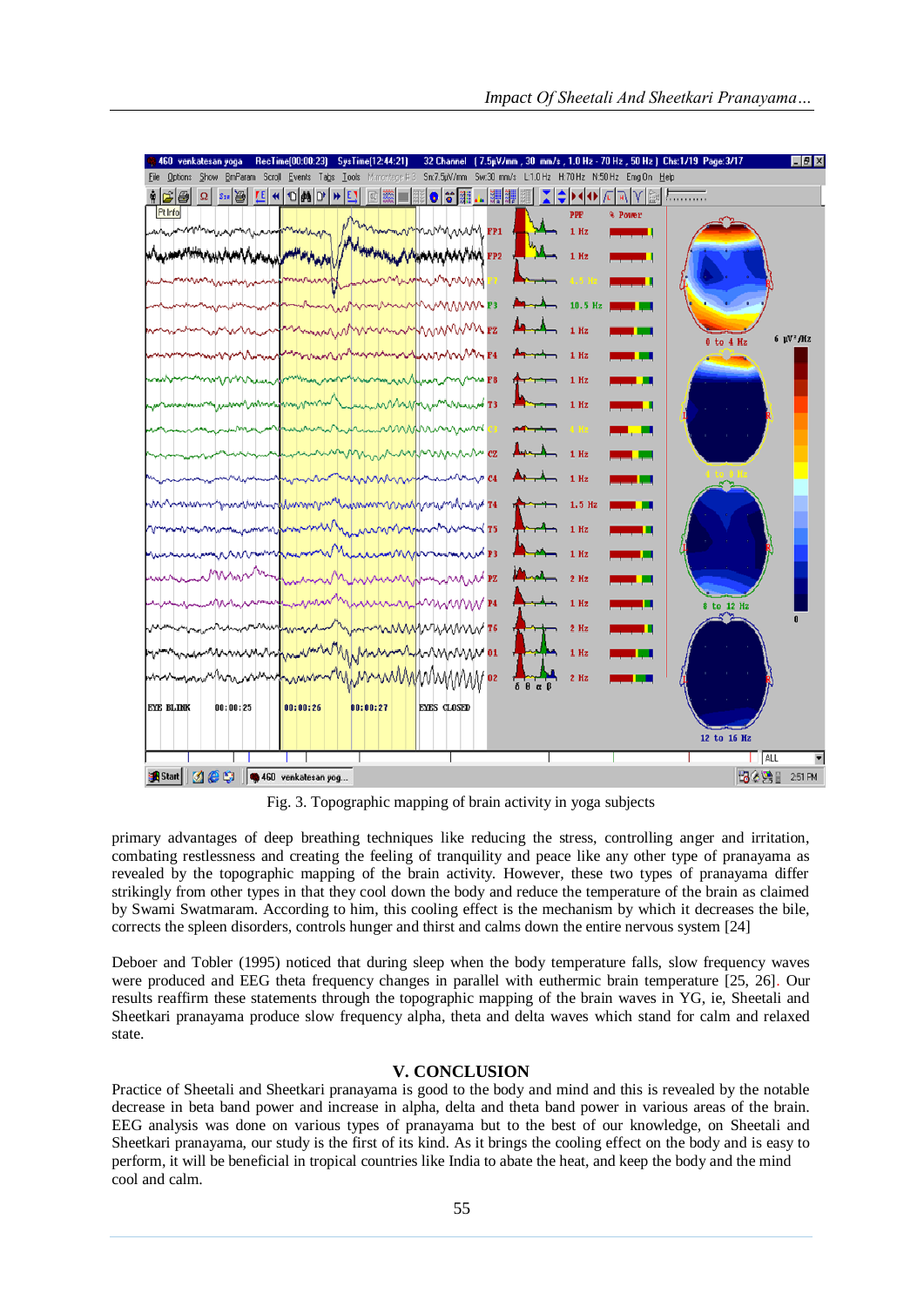

Fig 4. Topographic mapping of brain activity in non-yoga subjects

## **Limitations in the present study**

- \* Comparison of topographic mapping in YG should have been done before and after the practice of Pranayama in the same subjects instead of comparing the YG and NYG
- \* Admittedly, the number of subjects was less
- \* Correlation between the frequency and amplitude of the EEG waves and the information derived from the topographic mapping may be an interesting interpretation with more reliable conclusions; and it is underway

**Acknowledgement :**The authors are deeply indebted to the Government Yoga and Naturopathy Medical College for providing the subjects for our study. We are also thankful to the Yoga Instructors Dr. K. Kanimozhi and Dr K. Mahesh Kumar for teaching the method of doing Sheetali and Sheetkari pranayama and supervising them periodically to ensure the validity of the practice. Our thanks are due to Mr. T. Lokeshwar, Yoga instructor, for his valuable suggestions of these two types of pranayama.